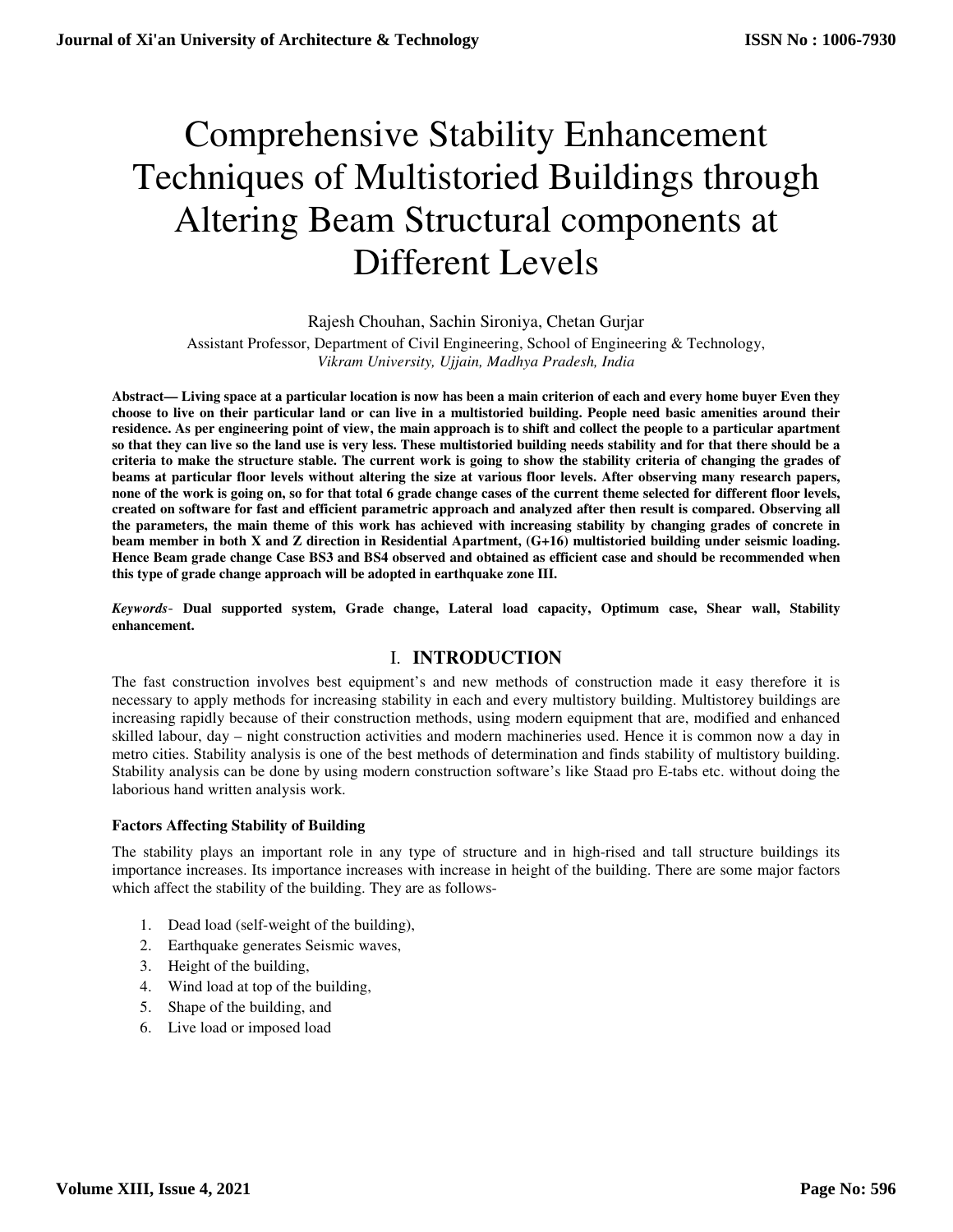## II. **OBJECTIVES, PROCEDURE AND STRUCTURAL MODELING**

To show and recommend the most efficient and effective grade change case at a particular floor level, following heads shows the point of comparison of result parameters between various grade change model cases when they are supposed to be at seismic prone area as per its soil condition and cases are as follows:-

- 1) To obtain the maximum nodal displacement values in X and Z direction with most efficient case between grade change and without grade change cases in Beam members at different floor levels.
- 2) To determine Base shear response when seismic forces are applied in X and Z direction to the structure when conducting grade change of beams at different floor levels.
- 3) To find member Shear Forces values in Beams and columns with efficient case between grade change and without grade change cases.
- 4) To examine Bending Moment values in Beam and columns with efficient case between grade change and without grade change cases.
- 5) To determine and compare member Torsion values in Beam and column members.
- 6) To examine column Axial Forces for total six grade change cases to determine the efficient case by comparing grade change and without grade change cases conducted in Beam members at different floor levels.

A G+16 residential building is assumed to be situated at seismic zone III with a projected plinth area of 576 sq. m. Length (6m @ 4 bays) and width (4m @ 6 bays)of the building is taken as 24 m because due to symmetrical approach, result obtained is good. Height of each floor is taken as 3m with 4m ground floor height. With 3m depth of footing, total height achieved from GL is 55m respectively.

For the analysis of stability improvement, we have created 6 cases varies according to the need of analysis. Response spectrum analysis has been applied and selected method of analysis to these 6 cases with combination of Dead loads, Live loads, Response spectrum loads and combinations as per Indian Standard 1893: 2016. Grade of concrete selected are M40 and M25. Steel Rebar used is Fe 500.

For Beams, total 2 grades are selected; they are 550 mm x 300 mm with M40 grade and M25 grade. For column, only M25 grade is selected for the analysis. Different thicknesses of plate member taken for analysis are 130mm for slab, 150 mm for staircase waist slab and last but not the least, 180 mm shear wall thickness are used.

Parameters for seismic analysis are taken as step by step, firstly damping ratio of 5 percent is selected with importance factor 1.2 and response reduction factor 4. Soil is taken as medium soil with seismic zone II having zone factor 0.16 respectively. Fundamental natural period of vibration equation if taken as  $0.09*h/(d)^{0.5}$ . Value obtained for both symmetrical X and Z directions are 1.0655 seconds respectively.

## **Different building model cases selected for analysis using software approach**

- 1. Beams of same grade (All M25 grade beams) = **CASE BS1**
- 2. Beams of different grade (All M40 grade beams at plinth level) = **CASE BS2**
- 3. Beams of different grades (All M40 grade beams at 4th floor level) = **CASE BS3**
- 4. Beams of different grades (All M40 grade beams at 8th floor level) = **CASE BS4**
- 5. Beams of different grades (All M40 grade beams at 12th floor level) = **CASE BS5**
- 6. Beams of different grades (All M40 grade beams at 16th floor level) = **CASE BS6**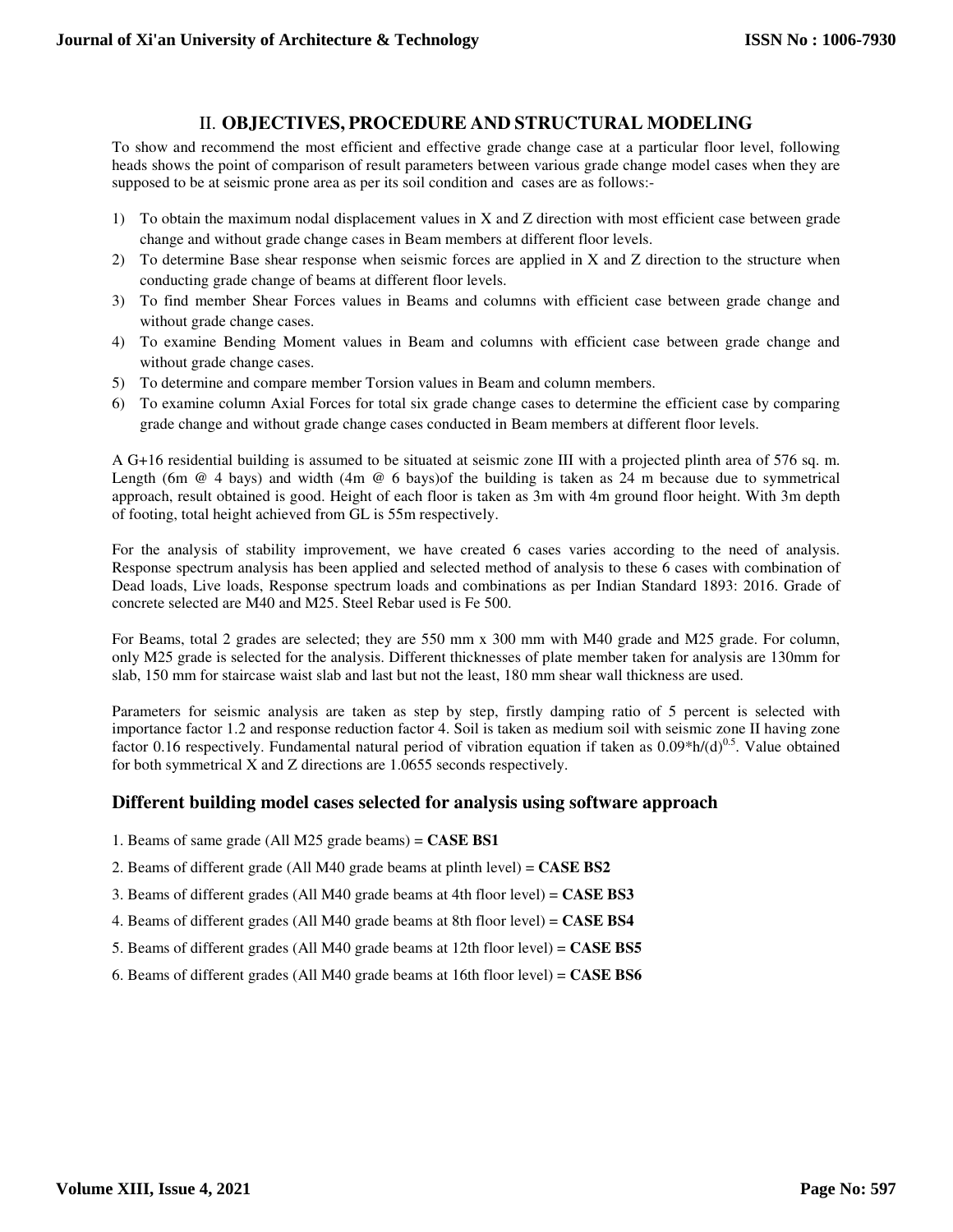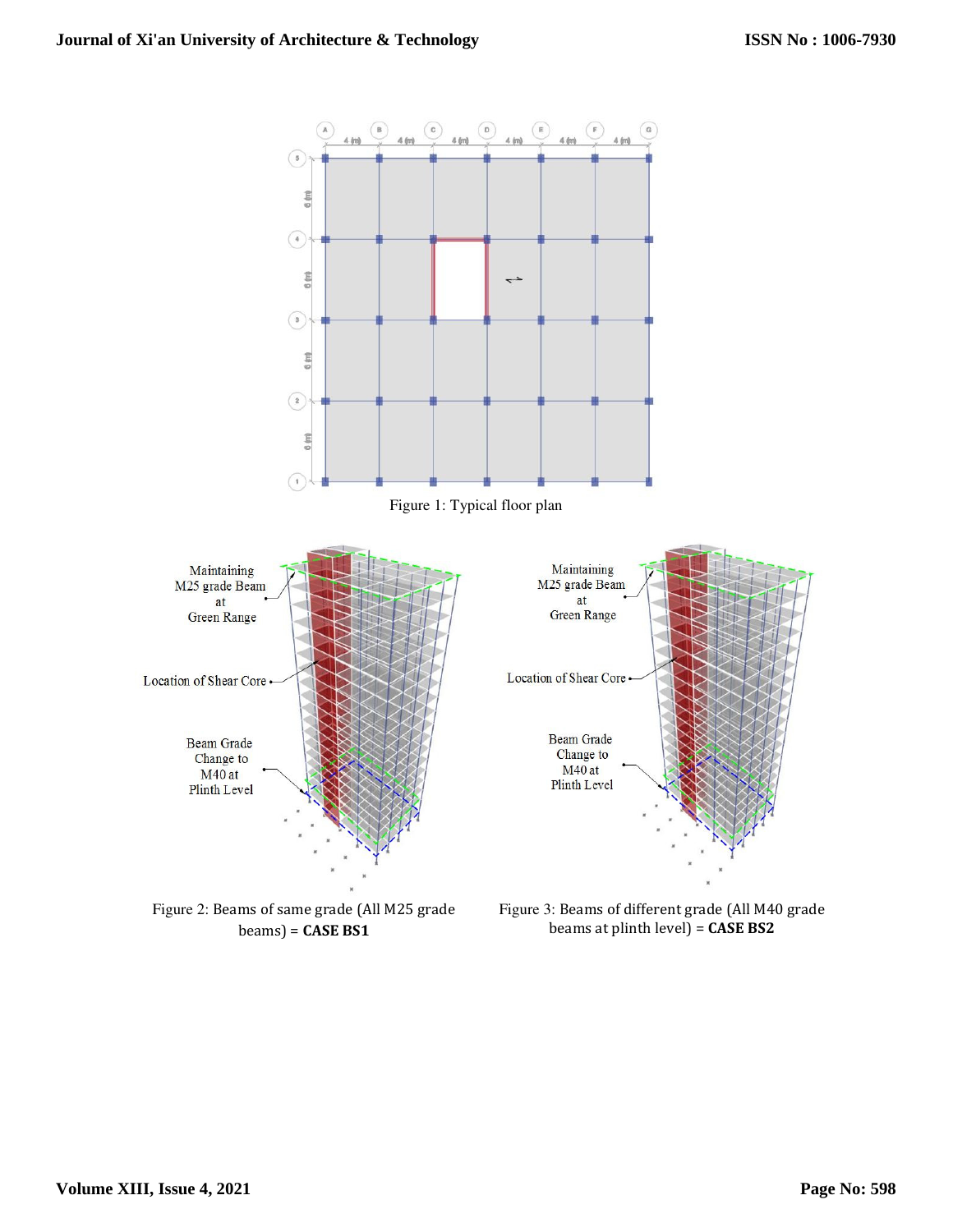



Figure 7: Beams of different grades (All M40 grade beams at 16th floor level) = **CASE BS6**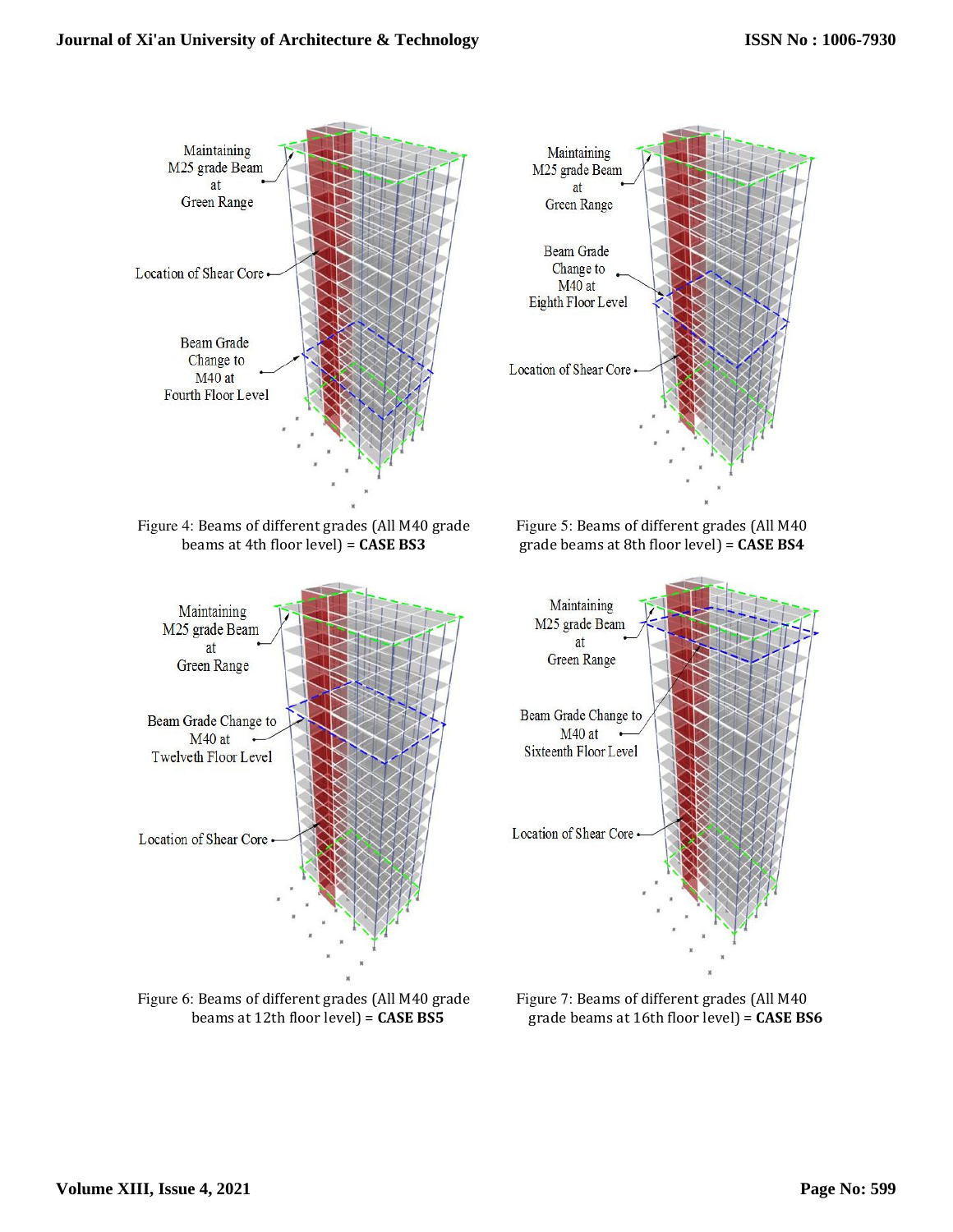#### III. **RESULT ANALYSIS**

As per the objectives, the various models are analyzed as per the cases decided. They are assumed to be situated at seismic prone area and the seismic shake is applied to it on the base of it. The grade change criteria implement on it and we have selected some result parameters such as displacement in X and Z horizontal direction, base shear in X and Z horizontal direction, Axial forces in columns, Shear forces in columns, bending moments in column, shear forces in beam members, bending moment in beam members and Torsional moment in both beam and column members.

Since, we have to take some of the parameters for concluding the objective statement. For the same, results obtained and from that combined comparative graphs are obtained are as follows:-



Figure 8: Maximum Displacement Obtained in X direction



Figure 9: Maximum Displacement Obtained in Z direction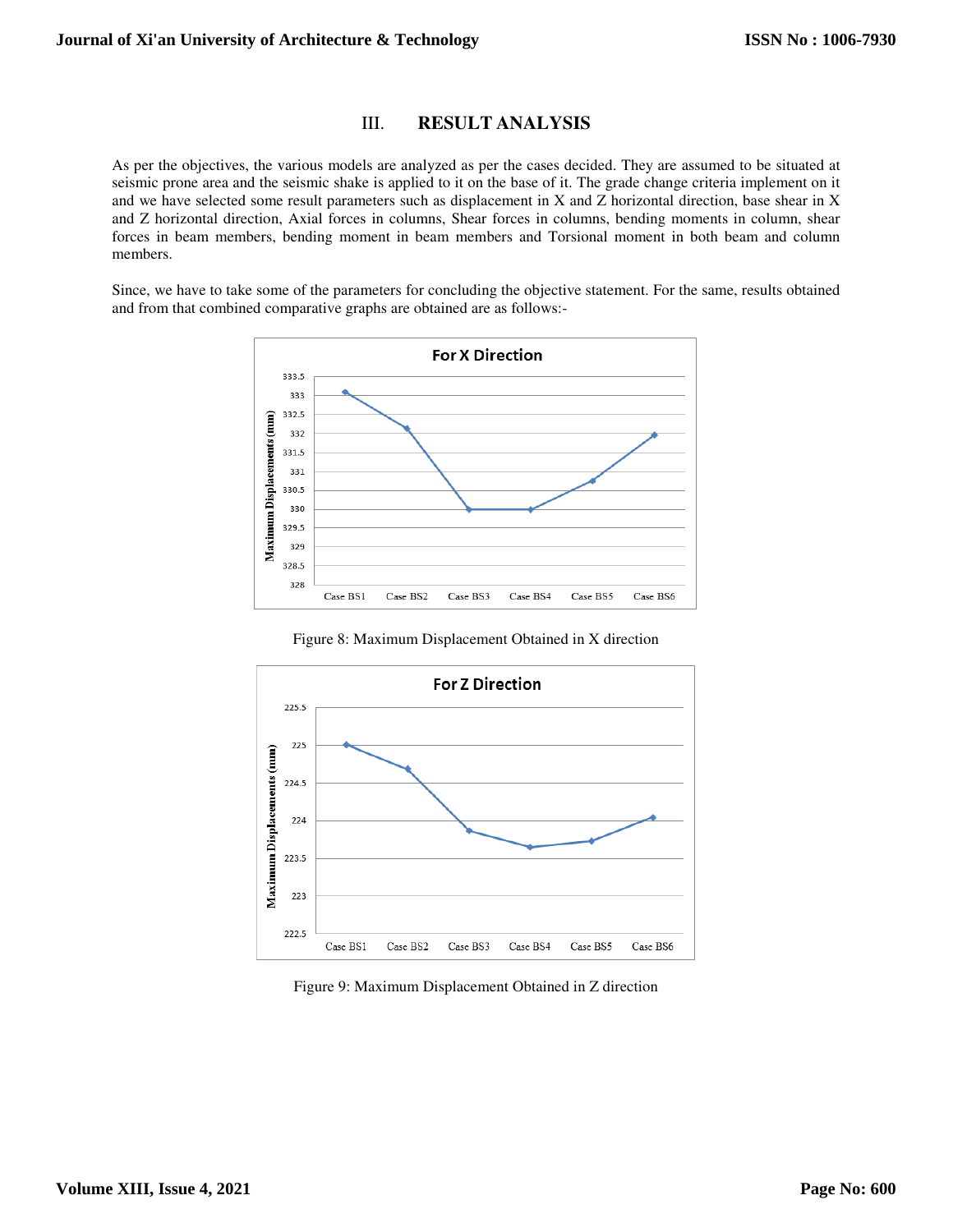





Figure 11: Maximum Base Shear Obtained in Z direction



Figure 12: Maximum Axial Forces obtained in Column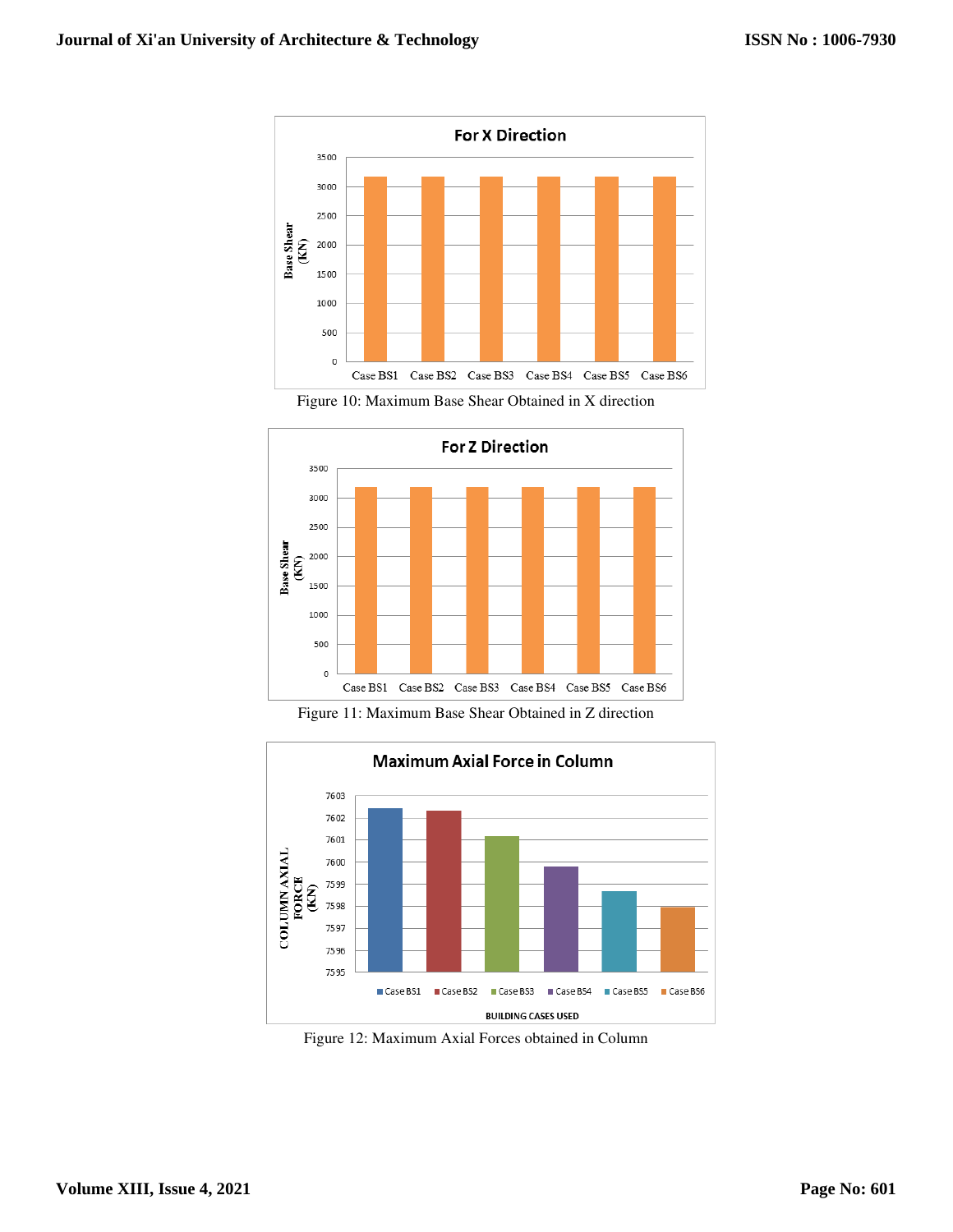

Figure 13: Maximum Shear Forces obtained in Column



Figure 14: Maximum Bending Moment obtained in Column



Figure 15: Maximum Shear Forces obtained in Beam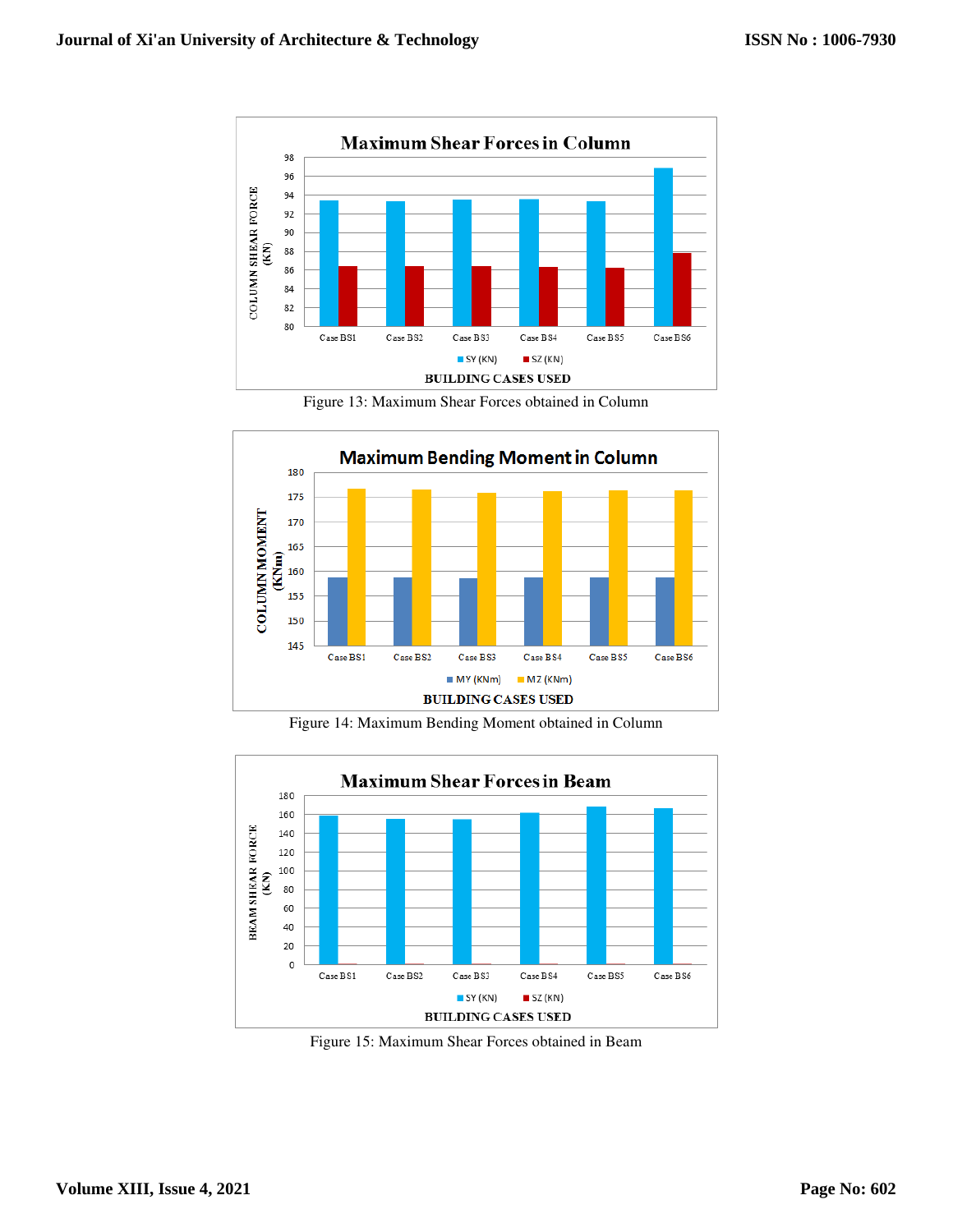

Figure 16: Maximum Bending Moment obtained in Beam



Figure 17: Maximum Torsional Moment obtained in Beam



Figure 18: Maximum Torsional Moment obtained in Columns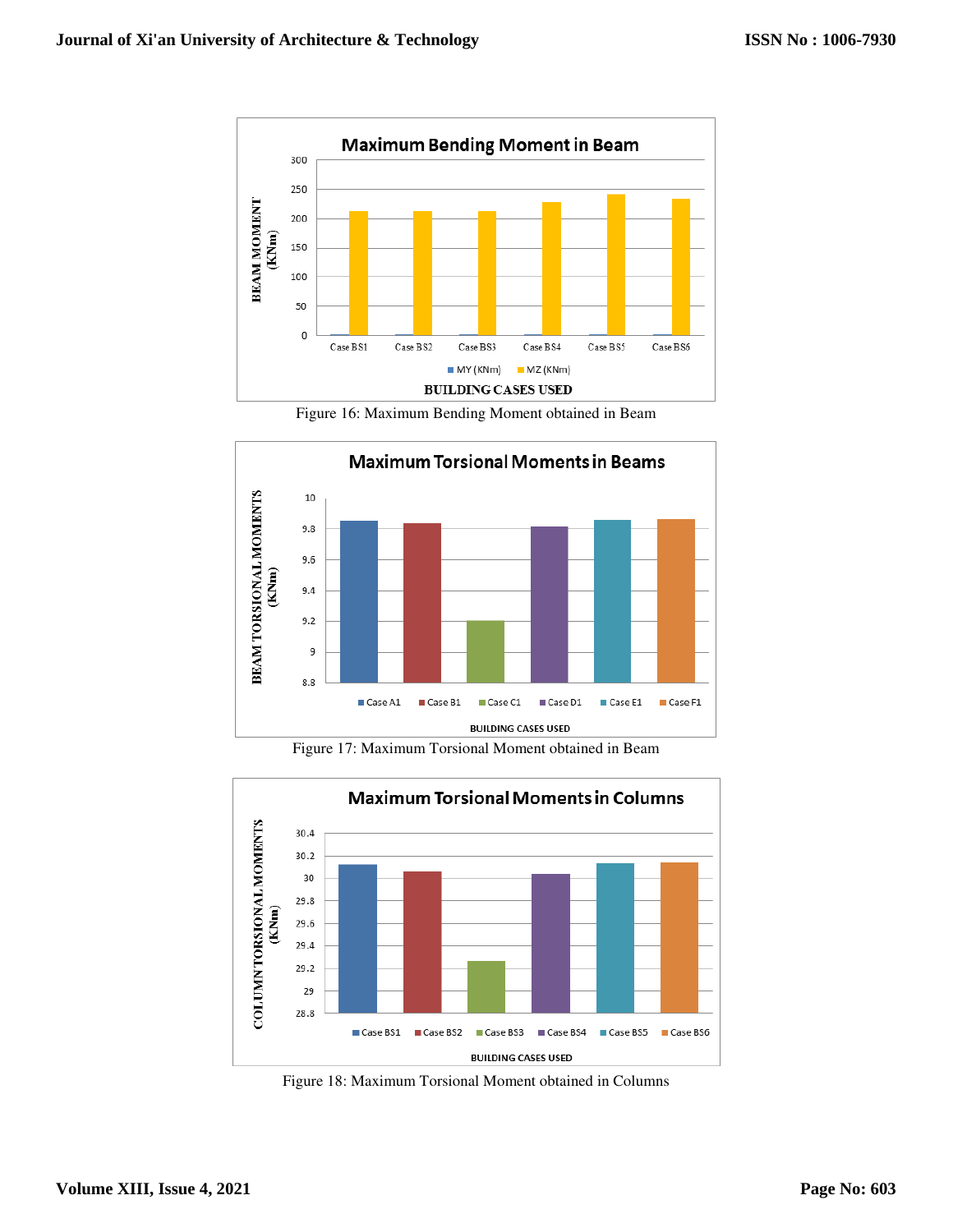## IV. **CONCLUSION OF THE WORK**

The conclusion of current work has been pointed out are as follows:-

- 1. Observing the least parameter, beam grade change Case BS6 obtained as an efficient case with a parametric value of 7597.9567 KN for maximum Axial forces in Column keep on decreases to BS6.
- 2. With values of 155.0516 KN and 0.1268 KN obtained for Beam grade change Case BS3 and BS4 respectively, the minimum value of Shear Forces along both Y-Y axis and Z-Z decreases gradually and proves to be an efficient case.
- 3. No value change has been observed for Base Shear parameter in X and Z directions for all Beam grade change cases that shows equal values, since no additional mechanisms were added.
- 4. In X direction, Maximum displacement has a minimum value of 329 mm for Beam grade change Case BS3 and BS4 and when beam grade level changes, the values keep on decreasing to Beam grade change Case BS3.
- 5. When no special displacement reducing components are implemented in these buildings Case BS3 and BS4 shows good results since the maximum displacement in Z direction behaves same as the X direction.
- 6. Bending Moments in beams Shows least value in Beam grade change Case BS3 along both in Y-Y axis and in Z-Z axis.
- 7. The Bending Moment along both Y-Y axis and Z-Z axis in column decreases gradually to Beam grade change Case BS3 and proves to be an efficient case with values of 158.5923 KNm and 175.9371 KNm respectively.
- 8. The main criterion has seen in torsion effects in beams. The values keep on decreasing when grade change done on 4th floor beams. For this parameter, Beam Stability Case BS3 seems to be efficient among all. Similarly, the same trend has seen in Torsional Moments in columns. The values gradually decrease to a minimum value of 29.2705 KNm for Beam grade change Case BS3 and hence prove to be an economical case.

Observing all the parameters, the main theme of this work has achieved with increasing stability by changing grades of concrete in beam member in both X and Z direction in Residential Apartment, (G+16) multistoried building under seismic loading.

Since we have achieved the stability increment by changing the grade of beam members and this minor change is done at a particular level instead. Hence beam grade change Case BS3 and BS4 observed and obtained as efficient case and should be recommended when this type of grade change approach will be adopted in earthquake zone III

## **REFERENCES**

- 1. Suyash Malviya, et. al, (2019), "Response of Multistorey Building with Rooftop Telecommunication Tower in Different Positions: An Approach to Efficient Case", International Research Journal of Engineering and Technology, (ISSN: 2395-0072(P), 2395-0056(O)), vol. 6, no. 4, pp. 3783-3790.
- 2. Yash Joshi, et. al, (2019), "Effect of Curtailed Shear Wall on Dynamic Analysis of RC Building", International Journal of Management, Technology And Engineering, (ISSN: 2249-7455(O)), vol. 9, no. 7, pp. 223-230.
- 3. Sagar Jamle, Dr. M.P. Verma, Vinay Dhakad, (2017), "Flat Slab Shear Wall Interaction for Multistoried Building under Seismic Forces", International Journal of Software & Hardware Research in Engineering (IJSHRE), ISSN: 2347-4890 Vol.-05, Issue-3, pp. 14-31.
- 4. Romesh Malviya, et. al, (2020), "Increasing Stability of Multistoried Building using Different Grades of Concrete in Column Member Sets at Different Locations", International Journal of Current Engineering and Technology, (ISSN: 2277-4106 (O), 2347-5161(P)), vol. 10, no. 2, pp. 208-213. https://doi.org/10.14741/ijcet/v.10.2.3
- 5. Gagan Yadav, et. al, (2020), "Opening Effect of Core Type Shear Wall Used in Multistoried Structures: A Technical Approach in Structural Engineering", International Journal of Advanced Engineering Research and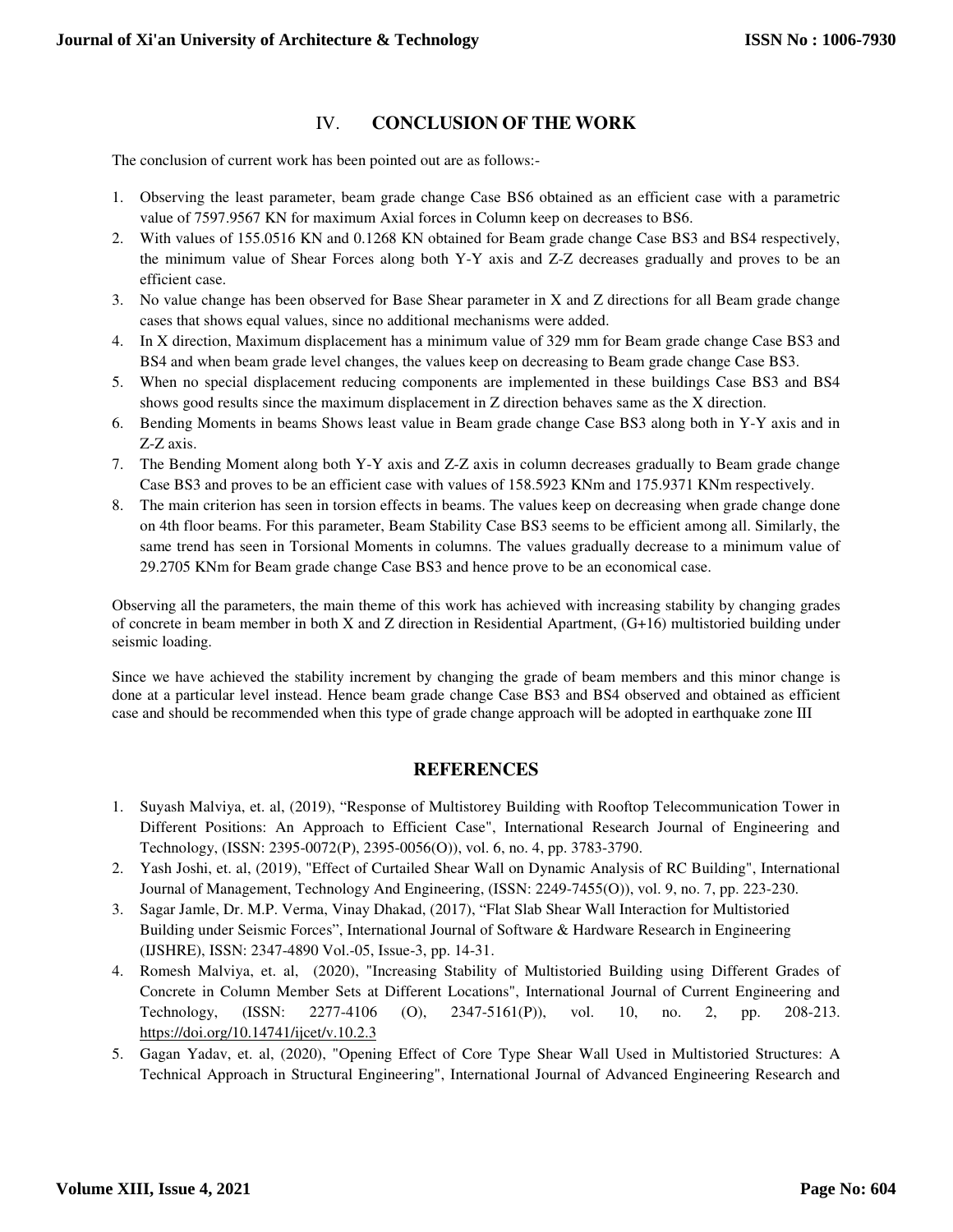Science, (ISSN: 2456-1908 (O), 2349-6495(P)), vol. 7, no. 3, pp. 344-351. https://dx.doi.org/10.22161/ijaers.73.50

- 6. Durgesh Kumar Upadhyay, et. al, (2020), "A Review on Stability Improvement with Wall Belt Supported Dual Structural System Using Different Grades of Concrete", International Journal of Advanced Engineering Research and Science, (ISSN: 2456-1908 (O), 2349-6495(P)), vol. 7, no. 3, pp. 293-296. https://dx.doi.org/10.22161/ijaers.73.43
- 7. Gagan Yadav, et. al, (2020), "Use of Shear Wall with Opening in Multistoried Building: A Factual Review", International Journal of Current Engineering and Technology, (ISSN: 2277-4106 (O), 2347-5161(P)), vol. 10, no. 2, pp. 243-246. https://doi.org/10.14741/ijcet/v.10.2.9
- 8. Sagar Jamle and Roshan Patel, (2020), "Analysis and Design of Box Culvert- A Manual Approach in Structural Engineering", *LAP LAMBERT Academic Publishing, Mauritius*, ISBN: 978-620-0-78760-6.
- 9. Gaurav Pandey, et. al, (2018), "Optimum Location of Floating Column in Multistorey Building with Seismic Loading", International Research Journal of Engineering and Technology, (ISSN: 2395-0072(P), 2395- 0056(O)), vol. 5, no. 10, pp. 971-976.
- 10. Surendra Chaurasiya, et. al, (2018), "Determination of Efficient Twin Tower High Rise Building Subjected to Seismic Loading", International Journal of Current Engineering and Technology, INPRESSCO, E-ISSN 2277 – 4106, P-ISSN 2347 – 5161, Vol. 8, No. 5, pp. 1200 – 1203, DOI: https://doi.org/10.14741/ijcet/v.8.5.1.
- 11. Archit Dangi, et. al, (2018), "Determination of Seismic parameters of R.C.C. Building Using Shear Core Outrigger, Wall Belt and Truss Belt Systems". International Journal of Advanced Engineering Research and Science(ISSN : 2349-6495(P) | 2456-1908(O)), vol. 5, no. 9, pp.305-309 AI Publications, *https://dx.doi.org/10.22161/ijaers.5.9.36*
- 12. Mohd. Arif Lahori, et. al, (2018), "Investigation of Seismic Parameters of R.C. Building on Sloping Ground", International Journal of Advanced Engineering Research and Science, (ISSN: 2349-6495(P), 2456-1908(O)), vol. 5, no. 8, pp.285-290 AI Publications, *https://dx.doi.org/10.22161/ijaers.5.8.35*
- 13. Suyash Malviya, et. al, (2019) ,"Determination of Optimum Location of Rooftop Telecommunication Tower over Multistory Building under Seismic Loading", International Journal of Advanced Engineering Research and Science(ISSN : 2349-6495(P) | 2456-1908(O)), vol. 6, no. 2, 2019, pp. 65-73, AI Publications, *https://dx.doi.org/10.22161/ijaers.6.2.9*
- 14. Neeraj Patel, et. al, (2019), "Use of Shear Wall Belt at Optimum Height to Increase Lateral Load Handling Capacity in Multistory Building", International Journal for Research in Engineering Application & Management (ISSN : 2454-9150),vol. 4, no. 10, pp. 596-603, doi: 10.18231/2454-9150.2018.1372.
- 15. Neeraj Patel, et. al, (2019), "Use of Shear Wall Belt at Optimum Height to Increase Lateral Load Handling Capacity in Multistory Building: A Review", International Journal of Advanced Engineering Research and Science(ISSN : 2349-6495(P) | 2456-1908(O)), vol. 6, no. 4, pp. 310-314, AI Publications, *https://dx.doi.org/10.22161/ijaers.6.4.36*
- 16. Taha A. Ansari, et. al, (2019), " Performance Based Analysis of RC Buildings with Underground Storey Considering Soil Structure Interaction", International Journal of Advanced Engineering Research and Science (ISSN: 2349-6495(P) | 2456-1908(O)),vol. 6, no. 6, pp. 767-771, AI Publications, *https://dx.doi.org/10.22161/ijaers.6.6.89*
- 17. Sagar Jamle and Shirish Kumar Kanungo, (2020), "Determination of Stable Underground Storage Reservoir System- Recent Advancements in Structural Engineering Volume 1", *LAP LAMBERT Academic Publishing, Mauritius*, ISBN: 978-620-2-51435-4.
- 18. Prakash Mandiwal, et. al, (2019), "Tensile Strength & Durability Study on Self-Curing Concrete as a Partial Replacement of Cement by PEG-400", International Journal for Research in Engineering Application & Management(ISSN : 2454-9150),vol. 4, no. 10, pp. 244-248, doi: 10.18231/2454-9150.2018.1314
- 19. Surendra Chaurasiya, et. al, (2019), "Twin Tower High Rise Building Subjected To Seismic Loading: A Review". International Journal of Advanced Engineering Research and Science (ISSN : 2349-6495(P) | 2456- 1908(O)), vol. 6, no. 4, pp. 324-328, AI Publications, *https://dx.doi.org/10.22161/ijaers.6.4.38*